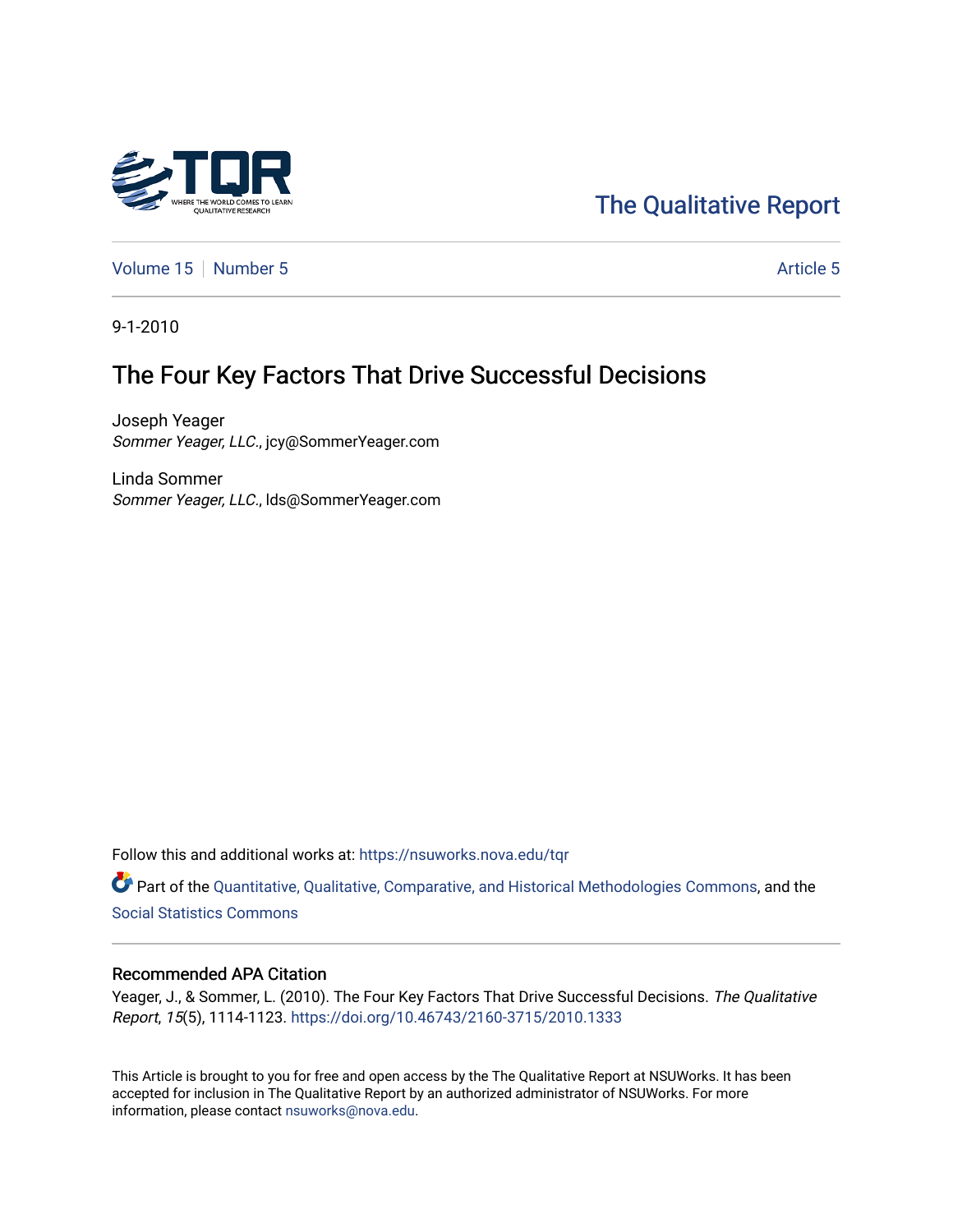

## The Four Key Factors That Drive Successful Decisions

## Abstract

The mechanisms of language operate as the vehicles for motivation, thinking and deciding. Language is a replica, a model, a representational map of reality. In the same way that a flawed roadmap will misrepresent reality and mislead a traveler, a flawed linguistic rationale will mislead a decision maker in any situation. In high-stakes situations that occur in globalized organizations, such as the current economic meltdown, the importance and consequences of flawed linguistic rationales are obvious. Simple suggestions for self examination of linguistic rationales are offered.

## Keywords

Motivation, Motivational Profiling, Decision Making, Linguistics

## Creative Commons License



This work is licensed under a [Creative Commons Attribution-Noncommercial-Share Alike 4.0 License](https://creativecommons.org/licenses/by-nc-sa/4.0/).

## Acknowledgements

Many thanks to Christophe Geerkens of Brussels, Belgium, for contributing by sharing his valuable experience with executive decision making.

\*ACFEi: American College of Forensic Examiners, International

DABLEE: Diplomate American Board of Law Enforcement Experts

DABPS: Diplomate American Board of Psychological Specialists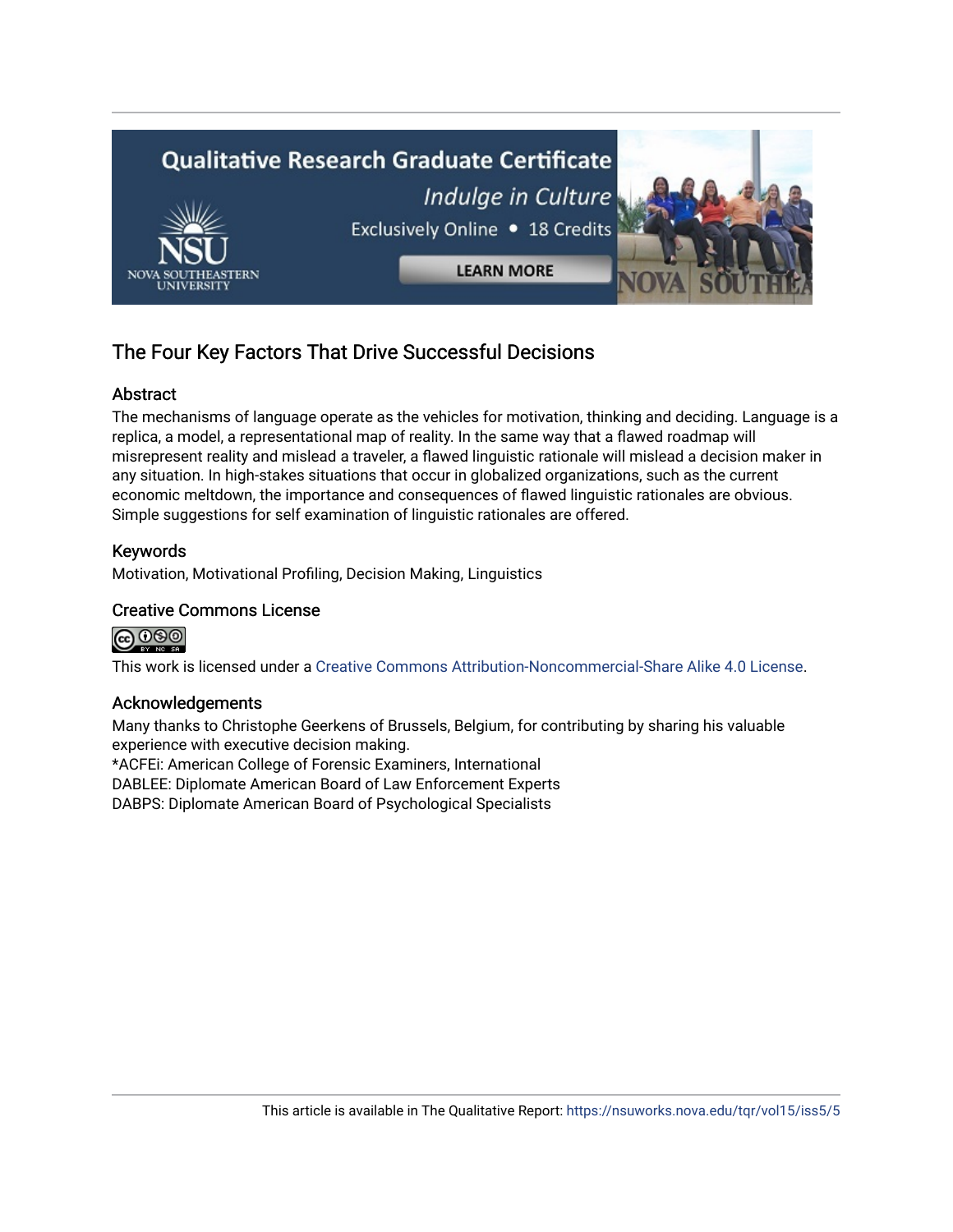## **The Four Key Factors That Drive Successful Decisions**

Joseph Yeager and Linda Sommer Sommer Yeager, LLC., Langhorne, Pennsylvania, USA

*The mechanisms of language operate as the vehicles for motivation, thinking and deciding. Language is a replica, a model, a representational map of reality. In the same way that a flawed roadmap will misrepresent reality and mislead a traveler, a flawed linguistic rationale will mislead a decision maker in any situation. In high-stakes situations that occur in globalized organizations, such as the current economic meltdown, the importance and consequences of flawed linguistic rationales are obvious. Simple suggestions for self examination of linguistic rationales are offered. Key Words: Motivation, Motivational Profiling, Decision Making, and Linguistics* 

## **Introduction**

The for-profit business world offers a real-time laboratory for the examination and analysis of effective decision making. Unlike the worlds of academia, non-profits and government, the market-driven business environment is extremely sensitive to the stimulus-response dynamics of profit. Because of this, executives who find success in this environment possess decision-making habits and skills that should be of interest to behaviorists and other social scientists. Among successful executives, executives of the caliber of Jack Welch or Warren Buffet are rare. The authors contend that the repertoire of these business icons (and all exceptional executives) contains four essential ingredients of motivation and decision-making.

Our extensive executive coaching and consulting experience has led us to conclude that the habits and skills of successful executives are rooted in and emerge from the four key factors underlying their decision-making process. We refer to these factors as the Four Factor Model<sup>™</sup>. The four key ingredients that drive effective decisions are:

- 1. The executive knows exactly the career and business situation he or she is in without illusions.
- 2. The executive knows the role he or she has to play (his or her job), and how to play it very effectively.
- 3. The executive has clear and ambitious goals.
- 4. The executive creates cost-effective options for his or her decisionmaking.

These four ingredients are the basic executive template for exceptionally effective clear thinking, unencumbered by excesses of emotion and deficits of reason or knowledge. In the world of business, the trademark of clear thinking is functional objectivity, a one-to-one connection between one's *ideas* of what is real and what *is actually* proven to be real by observable, bottom-line effects. Objectively speaking, a roadmap or GPS system must faithfully reproduce a representation, a model, of the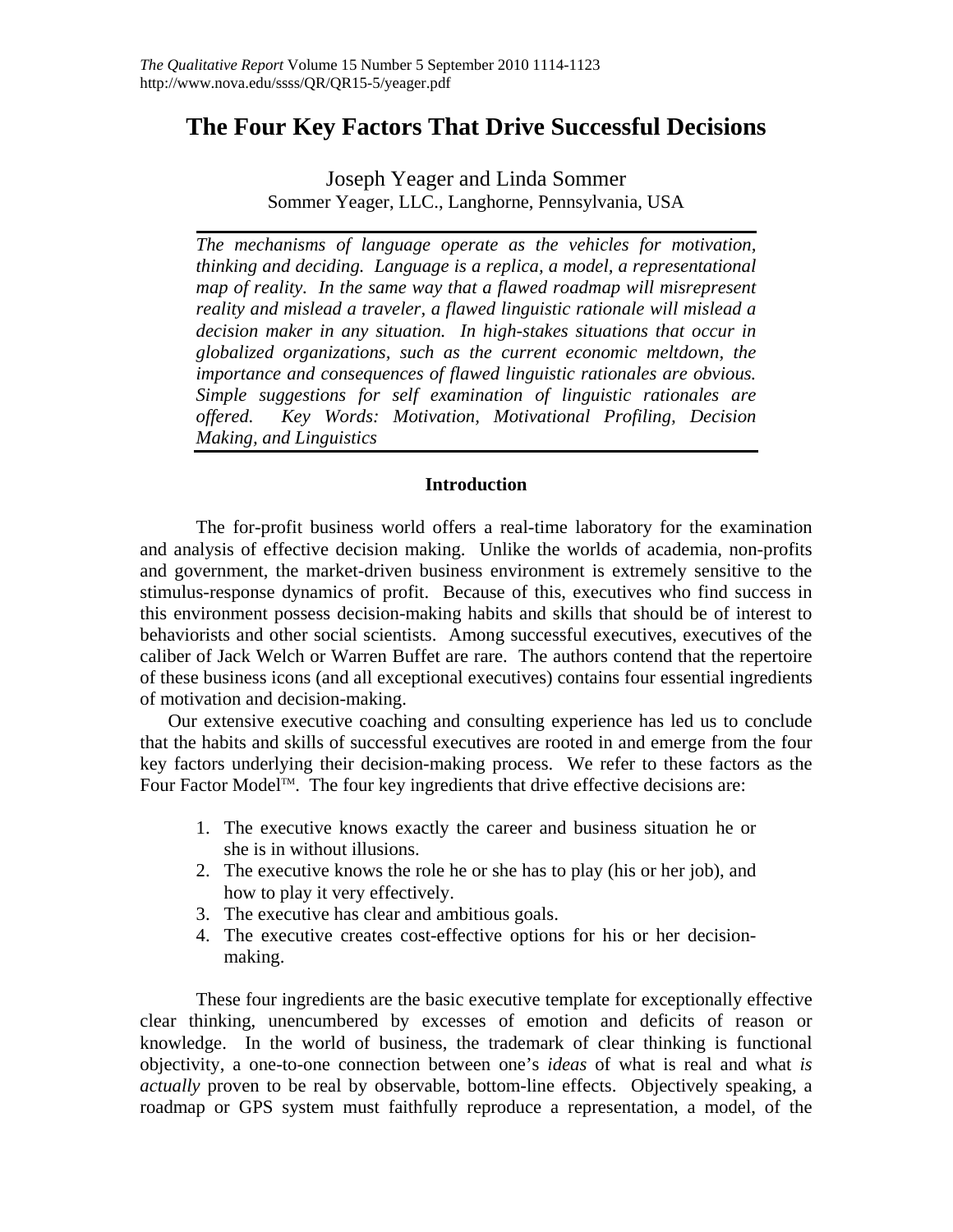physical geography to be traveled. Failure to do so could prove disappointing or even disastrous.

A current example of flawed mental maps among many executives can be found in the risky decisions that led to the current worldwide financial crisis. Most everyone in the developed world has experienced the effects of risky decisions in the decline of their personal assets. In 2008, there was a prevailing mental map among financial executives about the risk of financial derivatives. That shared map disastrously failed to match the actual territory of the risk involved. In retrospect, those executive decision making flaws could be characterized as follows:

In essence, what had happened was that banks, hedge funds and others had become over-confident as they all thought they had figured out how to take on risk and make money more effectively. As they initially made more money taking more risks, they reinforced their own view that they had it figured out. They thought they had spread all their risks effectively and yet when it really went wrong, it all went wrong. …It was a result of a system heavily grounded in bad theories, bad statistics, misunderstanding of probability and, ultimately, greed, he said. (Shah, 2009)

We have learned that when faulty beliefs occur among decision makers, the results can be devastating. The connection between one's ideas and reality serve executives best when their mental maps, ideas and thoughts match actual reality. The mechanism of ideas happens to be the implicit rules of language with which we think. In large part, language manages the meaning of experience. If trial and error learning represents personal experimentation with reality, then executives inhabit decision-making realms ruled by experimental models based upon their linguistic maps of business territory. The consistency of an individual's linguistic quality control in personal mapmaking and decision-making necessarily determines the difference between adequate performance and exceptional performance.

One instance is the difference between clear writing and incoherent writing. The kind of linguistic rules that govern clear writing also govern clear thinking. For example, the misuse of a word due to ignorance of its accepted meaning can not only communicate something unintended, but the word's actual accepted meaning may offer useful and important conceptual content for the user. A junk bond unintentionally or mistakenly labeled and rated higher will quite likely spell trouble for someone down the line trouble that would have been avoided had the user known and understood the reality of its junk status. In short, the flawed use of language rules creates flawed decision making. From clear thinking emerges effective decision making and strong results for these executives and their organizations.

Many executives unknowingly infuse their decision making with consistently flawed linguistic errors in their rationales, and these errors hurt their results. Linguists Hayakawa (1990) and Bandler and Grinder (1975) have identified the language characteristics involved in such misperception. For instance, the Bandler and Grinder phenomenon known as the "meta model" identifies subjective perceptual errors of reality. Language inherently allows us to generalize, distort and delete aspects of reality in everyday conversation, or in print media.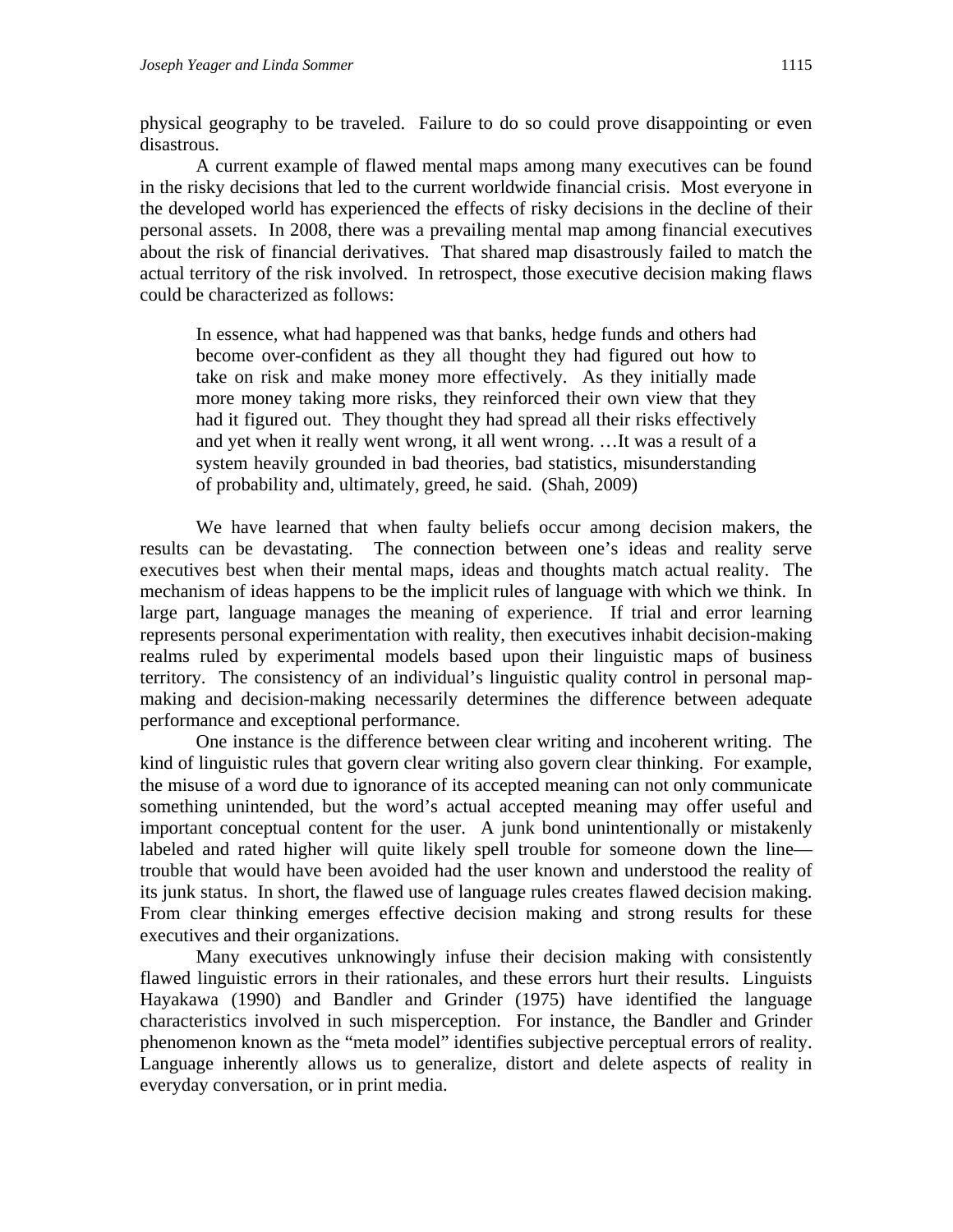Hayakawa (1990) pointed out a different major feature, i.e., that people misunderstand one another when they are talking at different levels of abstraction. When referring to a herd of cattle, one person labels the herd with the abstract term wealth, another uses the abstract term asset. Without a common frame of reference, confusion of terminology can easily result.

Inherent language rules and codes are similar to the grammar everyone learns in grade school. When language reflects one's erroneous personal coding patterns, the resulting lack of objectivity produces substandard decision-making. Those familiar with language can identify those codes as easily as a sports announcer calls the plays in a game.

Adjusting the language codes in an individual is like sharpening the focus of a camera lens. Reality is much easier to manage when it is in focus. Language-based errors of perception occur because of a simple phenomenon: *an individual's ego resembles an individual's eyeballs*. An eye can see reality, but an eye cannot see itself – unless there is someone on hand to act like a mirror. Without effective and objective feedback, executive decision-making will not be optimally adaptive to the complex and changing situations that arise in organizational environments. Accurate decision mapping leads to better decisions. Joe—link this to qualitative inquiry and methodologies?

Rarely do executives have *a knack for objective self-observation* and self-induced decision-making tune-ups. Barack Obama is reported to have this ability (Rose, 2008). Less than 5% of the executive population has this knack for enhancing their own decision making process. To illustrate, senior executives often complain to the authors of a common flaw found in junior executive decision-making. "They write position papers as if they are working for a good grade in schoolwork rather than presenting a case that I can use to win a bigger budget." Spontaneously perceiving such an academic blind spot seldom occurs without a bit of unpleasant feedback. It is a rare skill to be able to mirror and measure one's thinking and one's decision habits objectively.

#### **Automatic Thinking and Decision Making**

To illustrate, right now as you read this, please stop for a moment and *say a sentence out loud*. Any sentence. Just pick one out of the blue sky…. whatever you said, here is what that little task means to you. When you decided to speak that sentence, you did not consciously decide to engineer the sentence-building process by selecting a subject, a verb and an object. You did not consciously select vocabulary to fill the in blanks of the sentence architecture. You did not consciously decide to use a transitive or intransitive verb.

But your *automatic brain processes* did *exactly* that kind of engineering process to construct your thought. Language is a rule-based entity. Rules permit prediction. Such automatic, rule-based, aspects of decision-making are the roots of individual effectiveness. Yet, such automatic processes are blind spots to conscious awareness.

It is at that invisible cognitive level of decision making that the four factors of executive decision-making operate. This phenomenon explains why it is so difficult to monitor personal decision making process – because most of it is beyond an individual's grasp. Trying to do so resembles the impossibility of lifting yourself up by your own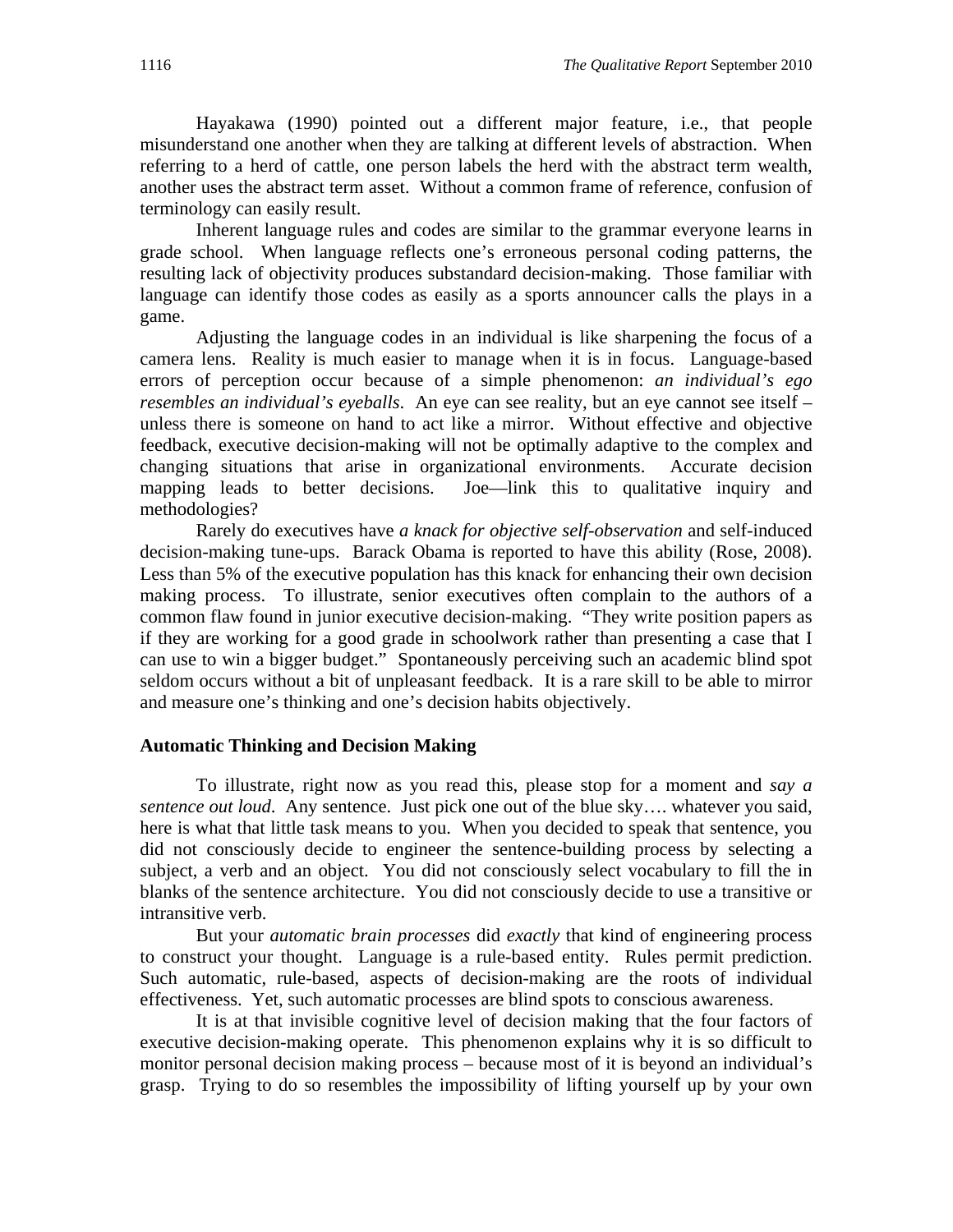bootstraps. We must also clarify here that decision making presupposes *motivation*, which we have written about extensively elsewhere (Yeager & Sommer, 2007).

When the results of executive decision making are less than satisfying, something within these four factors is *always* the cause. And that cause is *always* out of sight, just like most of an iceberg is out of sight. If it were within one's grasp, the person would deal with it as quickly as they would fix a flat tire on their car. These four factors of complex decision making are the accessible and changeable aspects of perceptual decision making errors. Without a clear self-understanding of automatic decision-making processes, executives will repeat habitual mistakes time after time in spite of intentions to the contrary.

This kind of bias in perceptions can be identified and managed in terms of the four factors (Yeager, 2003). However, ordinary, well-meaning feedback clearly does not address this issue successfully. The reason is simple. Feedback offered by others comes in terms of the content of performance issues. But performance issues do emerge from the automatic processes of decision making. Those processes are encoded by the inherent rules of thinking that are as obscure and encoded as the grammatical rules of one's native language (Hayakawa, 1990).

Automatic-level decision-making limitations emerge as performance shortfalls. Results and relationships usually suffer. If results or relationships aren't 100% in terms of an individual's own standards or a superior's standards, then there is a shortfall. The shortfall then acts like grease on a doorknob. Career doors don't open. Developments in recent years have made conversational access to this depth-level of thinking a routine coaching experience for executives (Yeager, 2003).

The positive results achieved in job and career coaching occur in terms of accelerated results, careers and enhanced performance. Executives need to know how these four factors work to get the most from themselves. Even minor performance improvements act like compound interest over time by leveraging modest changes into cumulatively powerful effects. How dramatic the effects of improvements will be on one's personal and organizational bottom line depends on the issues one has at stake.

As mentioned, hidden problems within the four factors always take place out of sight of one's objective awareness – or else they would be obvious and easy to change. The issues can be characterized as personal hidden agendas or habits of thinking that the individual doesn't recognize. In many cases the causes are unexamined assumptions. The invisible assumptions express themselves as things that an executive "takes for granted." For example, you saw earlier how everyone takes "automatic sentence engineering" for granted. Automatic processes are not in anyone's control, no matter how skilled, powerful or well-positioned someone may be within an organization.

Erroneous assumptions that routinely leave a trail of wreckage are as common in the executive suite as pin stripe suits. This phenomenon is not about content-based skills such as financial know how or knowing a foreign language or reading, writing and arithmetic. It is about the sub-conscious, automatic features of executive thinking that are at the roots of performance. The fact to notice is that automatic thought can work for or against a person – and the causes may never be known.

Stellar performers in many fields simply cannot explain the source of their extraordinary success (Yeager & Brenner, 1994). The linguistic rationales that create their success are not available at will for them to articulate. Early linguistic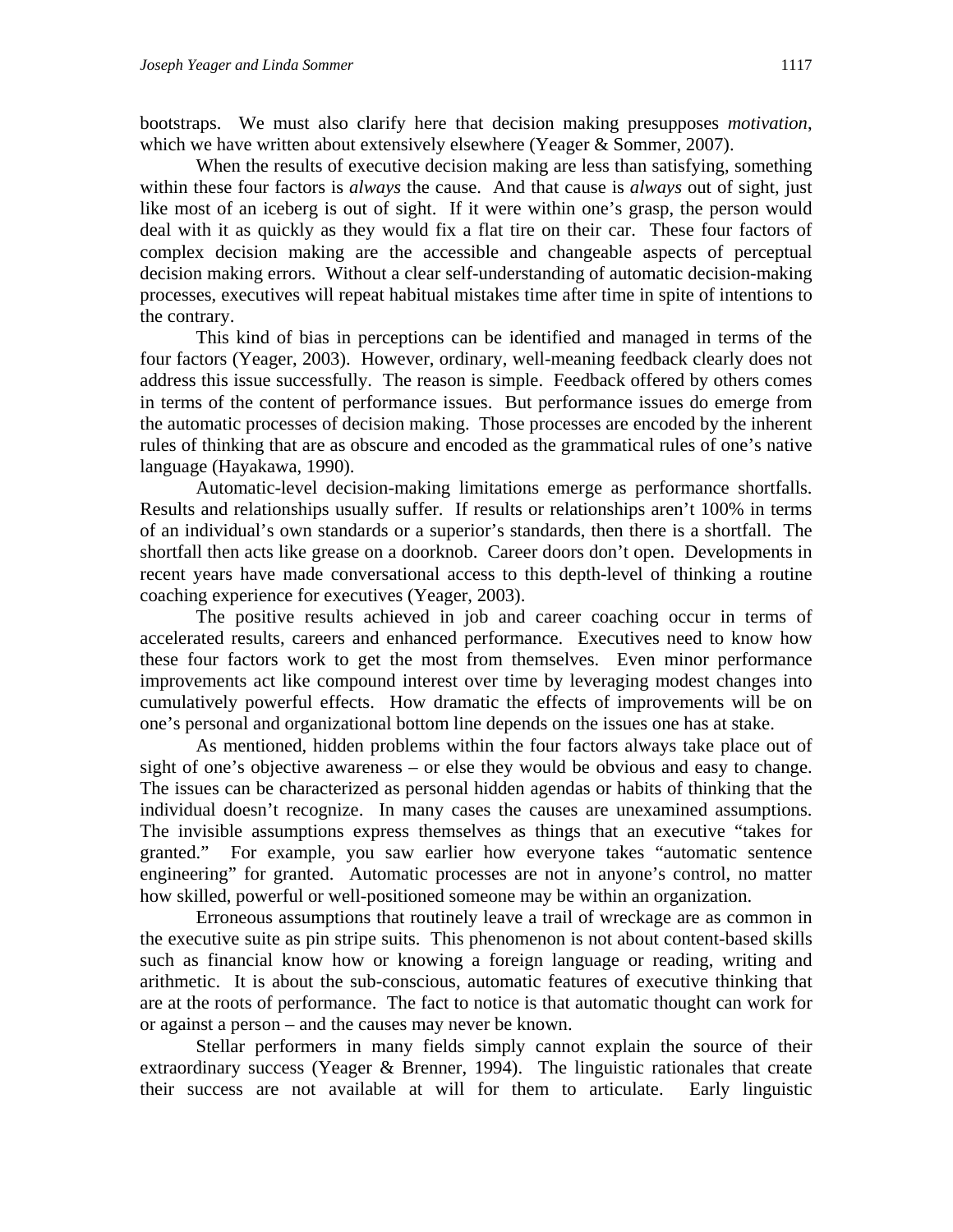developments brought these embedded linguistic rules to light and applied technology has rapidly advanced to enhance executive performance (Bandler & Grinder, 1975; Yeager, 1983, 2003).

#### **Four Executive Blunders**

Here is a horrible example of a situation, a real one, where an executive managed to breach all four factors. This kind of scenario plays out in the corporate world with surprising frequency.

Harry talks with his boss only to learn that he has been given a very disappointing raise compared to his expectations. He returns to his office, fuming. He feels his worth to the company has been undermined since he views his own work as the best compared to his team of co-workers. Eventually he decides to set things right. He returns to his boss's office, they have a loud argument, and Harry is nearly fired – plus he lost the argument.

Harry felt justified. People often feel justified for what they do. But how many of us really are justified from an objective point of view? As consultants, we see these kinds of executive misperceptions every day. Here are the root causes of what Harry got wrong in terms of the four factors (Yeager, 2003).

## **The situation.**

Harry misread the situation. He framed the situation as win-lose instead of winwin. Harry made the mistake of believing himself to be an invaluable, yet wronged, employee. Instead, he needed to see himself as a supplier of services to a customer, his boss. The customer is always right whether the individual is a consultant or an employee. Harry believed in his opinion of himself and ignored clear feedback to the contrary from his boss, the customer. No supplier of services can survive long when at odds with the customers. Consultants and employees are equally vulnerable to an unhappy customer.

#### **The role, the job.**

Harry believed in his subjective version of his role in the situation. In today's market, there is only one major difference between an employee and an external consultant. If the customer is not satisfied, it merely takes longer to fire an employee than it takes to fire a consultant. His boss hired him to solve problems but instead Harry created two problems. First he disappointed his boss, resulting in a minor raise. He did not take that as a clue about his shortcomings. And, secondly, he created another problem by angering his boss. In spite of his positive self regard, Harry was not indispensable. He needed to play his role with the understanding that he has competitors and that his boss has a menu of options for his services. This of course goes both ways; if Harry finds that he cannot reasonably satisfy his boss, then he must shop his services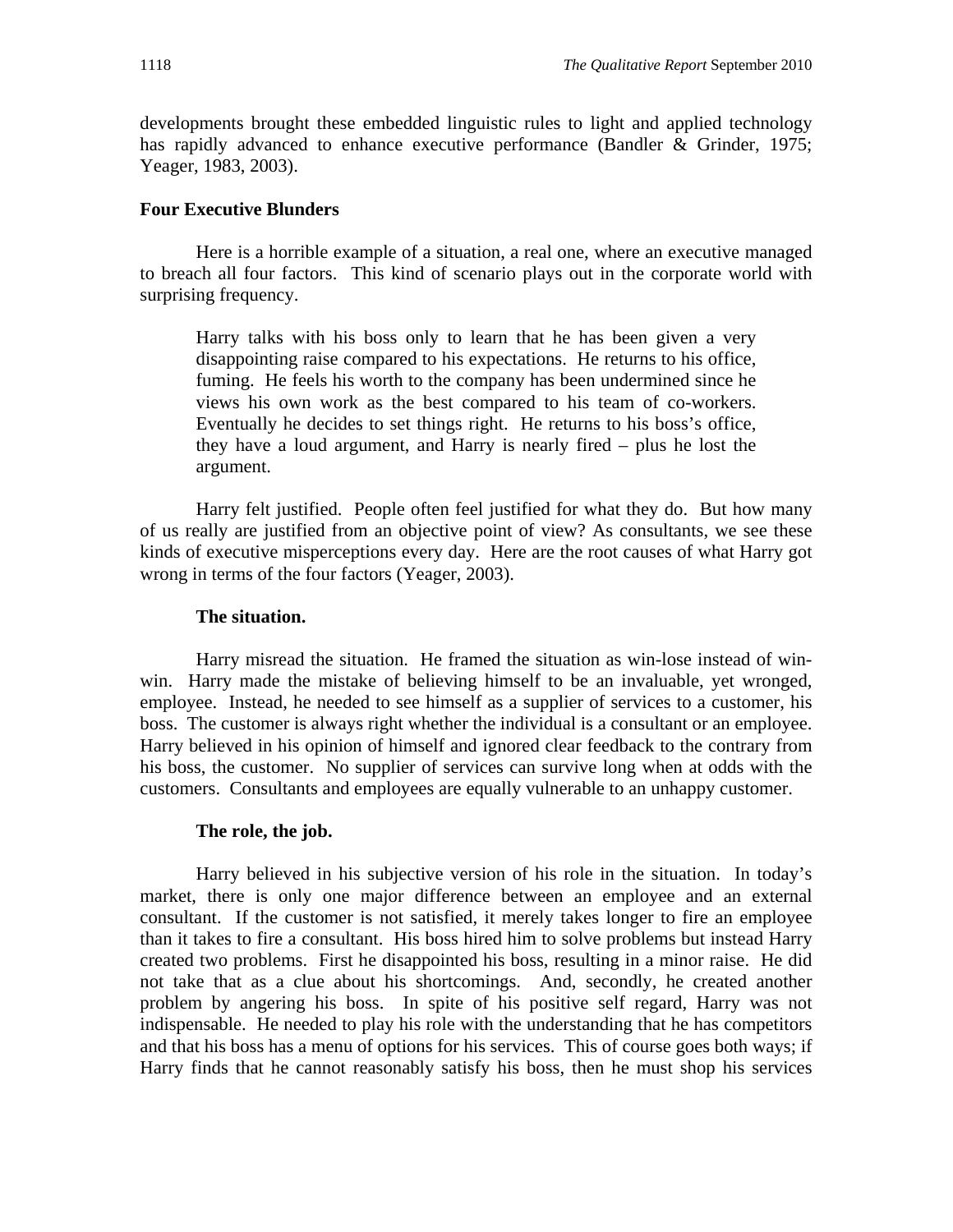elsewhere. Failing to be prepared for such changes is a further misunderstanding of his role as the proprietor of Harry, Inc.

#### **The goal.**

Given his situation, Harry had the wrong goal. His goal was short-term and selfserving. He actually believed that he could argue successfully instead of displaying some diplomacy and common courtesy. His goal was not to find out what his shortcomings were in the boss's terms and how to correct them. Instead, he believed he should get what he felt he deserved. In contrast, he could have tactfully learned his boss's point of view and found out how to support his boss's goals for a win-win outcome.

#### **The wrong option.**

Harry chose the wrong option. He chose anger and argument over diplomacy and persuasion. Winning such an argument is impossible. He did not anticipate the consequences of an argument. If he had been able to be "curious not furious" about the causes of his boss's point of view, then he might have thought it through and taken a persuasive approach. He chose the wrong option of an immediate tactical and emotional reaction rather than a cooler, more strategic and ecological approach. Harry decided to give in to his anger rather than to take a diplomatic route. Righteous indignation is a poor substitute for finding a workable solution where both sides can win. At the very least, much would have been gained from Harry recognizing the context and allowing himself a cooling-off period.

### **The Common Denominator**

Wishful thinking, based on deeply seated beliefs, afflicts many, many executives. In most situations, executives tend to do better than Harry. But many if not all of his mistakes had one common denominator: they were based on *automatically* operating ideas that he "took for granted." We all take things for granted. The downside occurs when those "blind spots" invisibly create a minefield of personal destruction in the path of smart people.

But even if an executive is only mistaken about one of these four factors in any given situation, a career will be handicapped, and many working decisions will go badly. Relationships and results are bound to suffer. As occurs with a single flaw in executive rationales, even the best new luxury car cannot move with a single flat tire. Other than in cases of lack of know-how, virtually all executive problems will boil down to one or more of the items in the Four Factor Model™ of executive decision making and career progress.

It is very difficult for an individual to perceive subjective limitations objectively. Like an iceberg, thought processes that are taken for granted are below the surface. This kind of invisible issue will not surface in an ordinary conversation. That is why a Jack Welch or a Warren Buffet is so rare. Exceptional executives have a way of reassessing the things they take for granted – especially about themselves. That ability to reassess one's self with a measure of objectivity is what makes them special.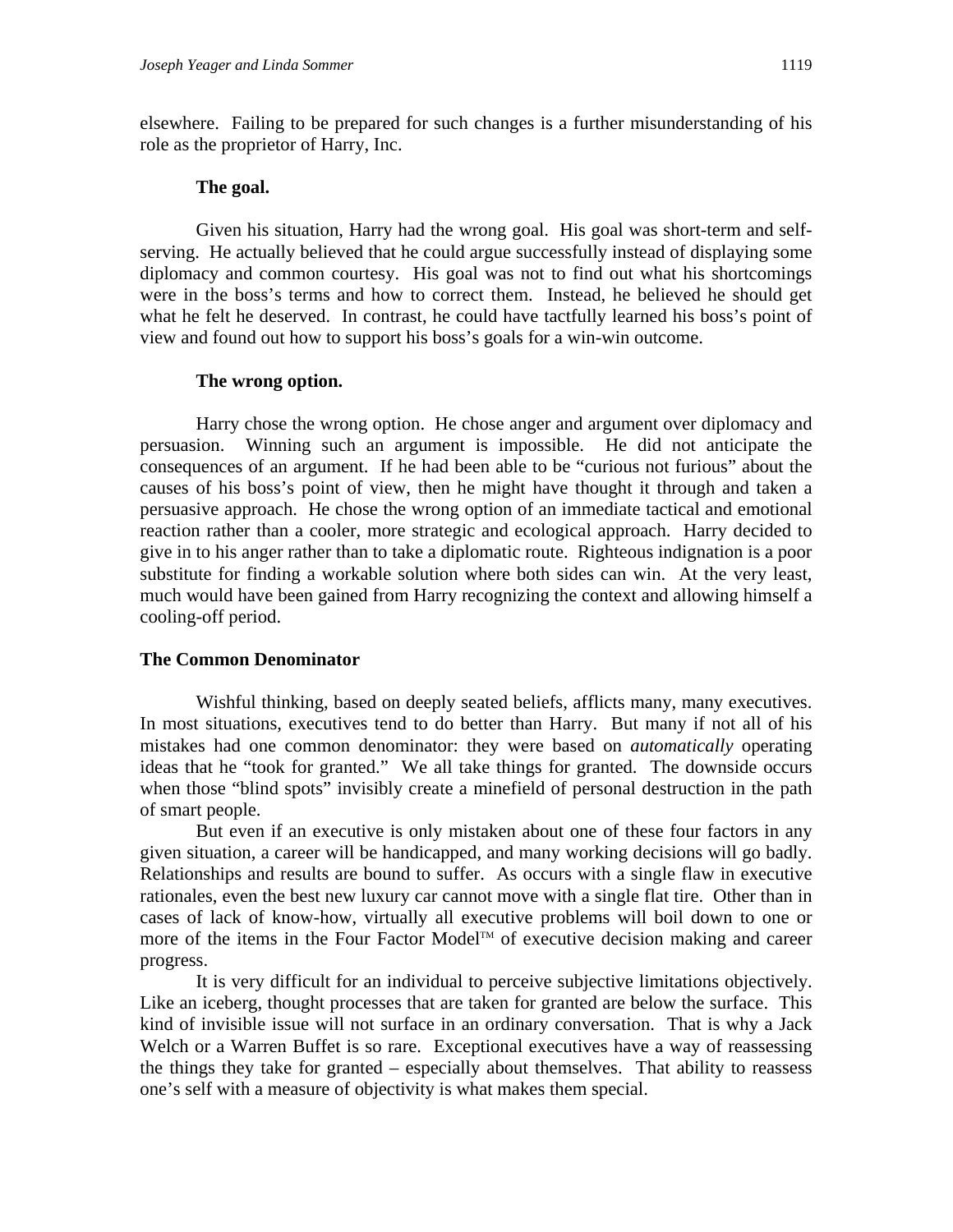Probes into the success of exceptional executives consistently find that they are the objective masters of these four factors (Yeager & Sommer, 2007). Some may use friends or a coach as a source of feedback to adapt their thinking. Some may analyze their own decision processes carefully for flaws. Once in a very rare while, someone gets it right by pure luck. In any case, those individuals probe their own assumptions within their thinking and enhance their decision-making.

They do not get in their own way. It's simple as that – no exceptions. We know this from having successfully coached countless executives in the Fortune 500 companies. When the underlying, out-of-awareness belief is corrected, careers leap forward and individual decision-making takes on a new leverage in power and effectiveness. We have seen this time and time again.

#### **Assessing the Four Factors**

Subjectively "taking things for granted" about one's self can severely limit an executive career. For one thing, by taking for granted your own overlooked decision flaws, you may never know why you are not doing as well as you should. Any one or any combination of these four factors, when misread, can cause serious trouble for the individual who is caught unaware. Popular 360-degree peer evaluations and performance ratings can define what is wrong, but can't get at the invisible reasons behind the limitations. Assessments need to probe the depths of the hidden rationales to find the real cause. Then there must be an equivalent solution.

Peer evaluation cannot diagnose the cause at the automatic level of decision processing. That is why so many performance and feedback programs seem so ineffective. They are working at a superficial level. Off-the-shelf performance improvement methods act like instructing a medical patient to get rid of their problematic symptoms without knowing the real causes (Yeager, 1983). Linguistic coaching alters the rules of thinking which alters the rules of decision making.

Any successfully coached executive coached typically enjoys a rapid change for the better. The main reason for this is that a language-based coaching effort quickly targets the issues and the hidden rationales like a laser. As Benjamin Whorf (1956) famously put it: "The limits of my language are the limits of my world." Issues that operate at the automatic level of language and thinking have great power to enhance or inhibit decision making progress. Reconfiguring the language rules automatically reconfigures the effects of those rules. Conversational techniques for adapting those automatic decision functions now exist.

Finding the sub-surface issues usually requires external, objective perspectives. The more qualified the help, the better. Fixing the issues among the four factors does not resemble personal heavy lifting for the executive. Metaphorically speaking, suppose you trusted a moving company to transport and organize your furniture in your new house. You would expect to find the furniture placed according to the plan you gave them. But if you arrive and find all of the living room furniture stacked in the kitchen, you can't use either room. With that configuration, you are stuck. Still, there is nothing inherently wrong with the furniture, nor with the kitchen.

However, if you simply reorganize what you have to match the plan, everything will work the way you want. Highly leveraged executive coaching among the four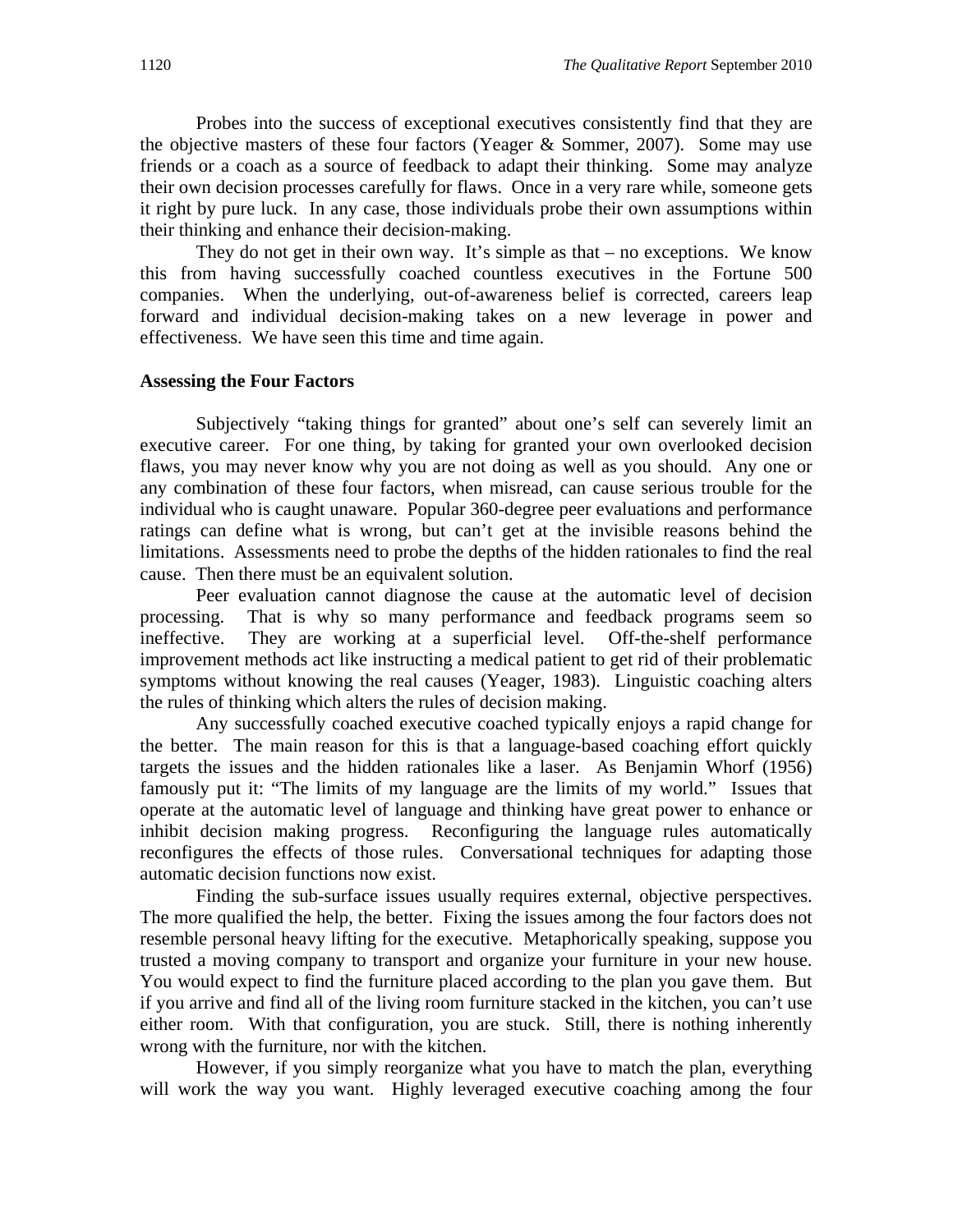factors is more like reorganizing internal furniture than it is about creating whole new repertoires of performance. Most executive issues, though often subtle and hard to detect, have straightforward solutions.

Some of symptoms related to the Four Factor Model<sup>TM</sup> are listed below. A linguistic analysis of your statements regarding these feelings and/or contexts would reveal underlying preferences and beliefs that are out of context for your role and situation:

- Do relationships at work make you defensive?
- Are you mostly on offense or on defense?
- Do you feel free to pursue the job goals you have in mind?
- Are you too busy worrying about what could go wrong?
- Are you and your boss on the same page?
- Do you dislike the feedback you get about your performance?
- Are critics or 'politics' holding you back?
- Is your career progress measured in minor gains?
- Do you have doubts about your performance and potential?
- Are things going according to plan less often than anticipated?
- Do you feel happy about your work, most days?
- Does obtaining cooperation from others become a struggle?
- Do others seem to get unfair advantages?

When anyone takes something for granted, there is no clue, no mental red flag, to signal that something is not up to par. Like an iceberg, most reasons for personal limitations are hidden beneath the surface. The causes for "the way things are" are primarily hidden – or the executive would change them immediately. Everyone's beliefs within the four factors will be uniquely their own. That means a prefabricated "program" solution will not work. Programs are standardized approaches and don't work well for unique personal perspectives.

The four factors are simply a fact of human linguistics and are just as obvious as an eye not being able to see itself without a mirror. Self-assessment questions for the four factors can be framed as follows:

- 1. Do you know exactly the career and business situation you are in without illusions?
- 2. Do you know the role you have and how to play it very effectively?
- 3. Do you have clear and ambitious goals?
- 4. Do you make cost-effective choices that work?

Such self-assessment is a good beginning for recognizing and perhaps reorganizing how one makes decisions in one's professional context. The deeper probing, however, will necessitate a linguistically trained coach. Our experience is that executives and other professionals who avail themselves of such career development typically find greater congruence, and therefore more career success.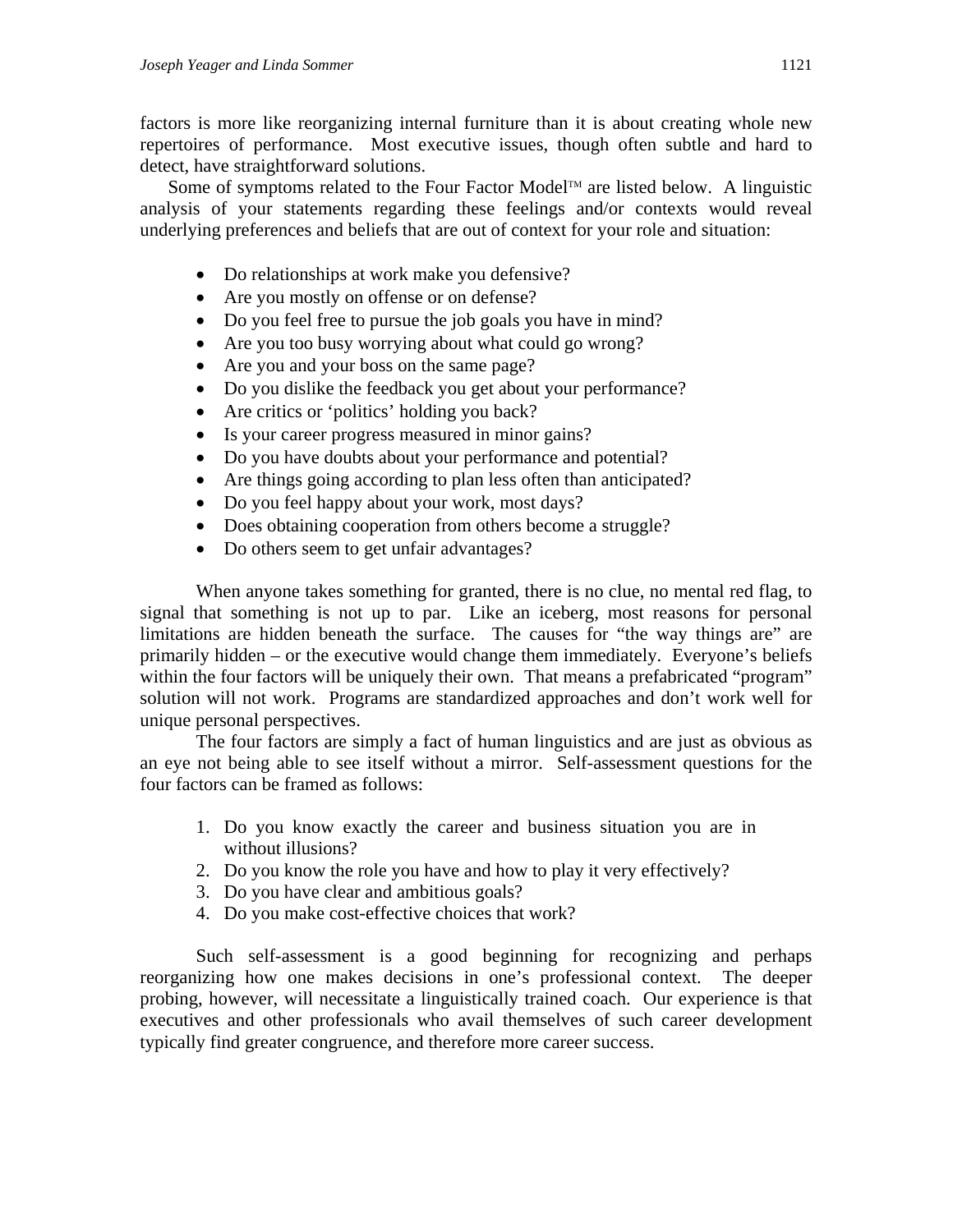#### **Closing Observations**

These four key factors are universal measures of executive success. The four factors reflect a methodology for accessing and adapting linguistic, rule-based, automatic thinking. Those methods can reveal exactly how and where executives are overlooking their own blind spots. Language is the ideal feedback mechanism for decision making enhancement. Experts can conversationally elicit those language patterns. Those out-ofawareness patterns can be discussed and repackaged in a typical coaching dialog. The results are immediately obvious in most cases. Successful executives like Jack Welsh and Warren Buffett, routinely monitor and adjust their thinking for better decisions. Their implicit goal is to match the four key factors. When those factors are working at optimal levels, with self help or with professional help, performance typically rises to exceptional levels.

#### **References**

- Bandler, R., & Grinder, J. (1975). *The structure of magic* (Vols. 1-2). Palo Alto, CA: Science and Behavior Books.
- Rose, C. (2008). *A conversation with Jon Meacham & Evan Thomas*. Retrieved January 5, 2009, from http://www.charlierose.com/view/interview/9341
- Hayakawa, S. I. (1990). *Language in thought and action* (5th ed.). Orlando, FL: Harcourt Brace Jovanovich, Inc.
- Shah, A. (2009). Global financial crisis. *Global Issues,* Article 220. Retrieved from http://www.globalissues.org/article/768/global-financialcrisis#Creatingmoreriskbytryingtomanagerisk
- Whorf, B. L. (1956). *Language, thought and reality.* In J. B. Carroll (Ed.), *Selected writings of B. L. Whorf* (p. 213)*.* New York, NY: John Wiley.
- Yeager, J. (1983). A model for executive performance coaching. In J. S. Manuso (Ed.), *Occupational clinical psychology* (pp. 129-146). New York, NY: Praeger Scientific.
- Yeager, J. (2003). Innovative motivational profiling: Comparing marketing projective techniques versus linguistic forensic techniques. *The Qualitative Report, 8*(1). Retrieved http://www.nova.edu/ssss/QR/QR8-1/yeager.html
- Yeager, J., & Brenner, J. (1994). The assessment interview: Metalinguistic strategies in management assessment practices. *Consulting Psychology Journal: Practice and Research, 46*(3), 1-10.
- Yeager, J., & Sommer, L. (2007). Linguistic mechanisms cause rapid behavior change part two: How linguistic frames affect motivation. *The Qualitative Report, 12*(3), 467-483. Retrieved from http://www.nova.edu/ssss/QR/aindex.html